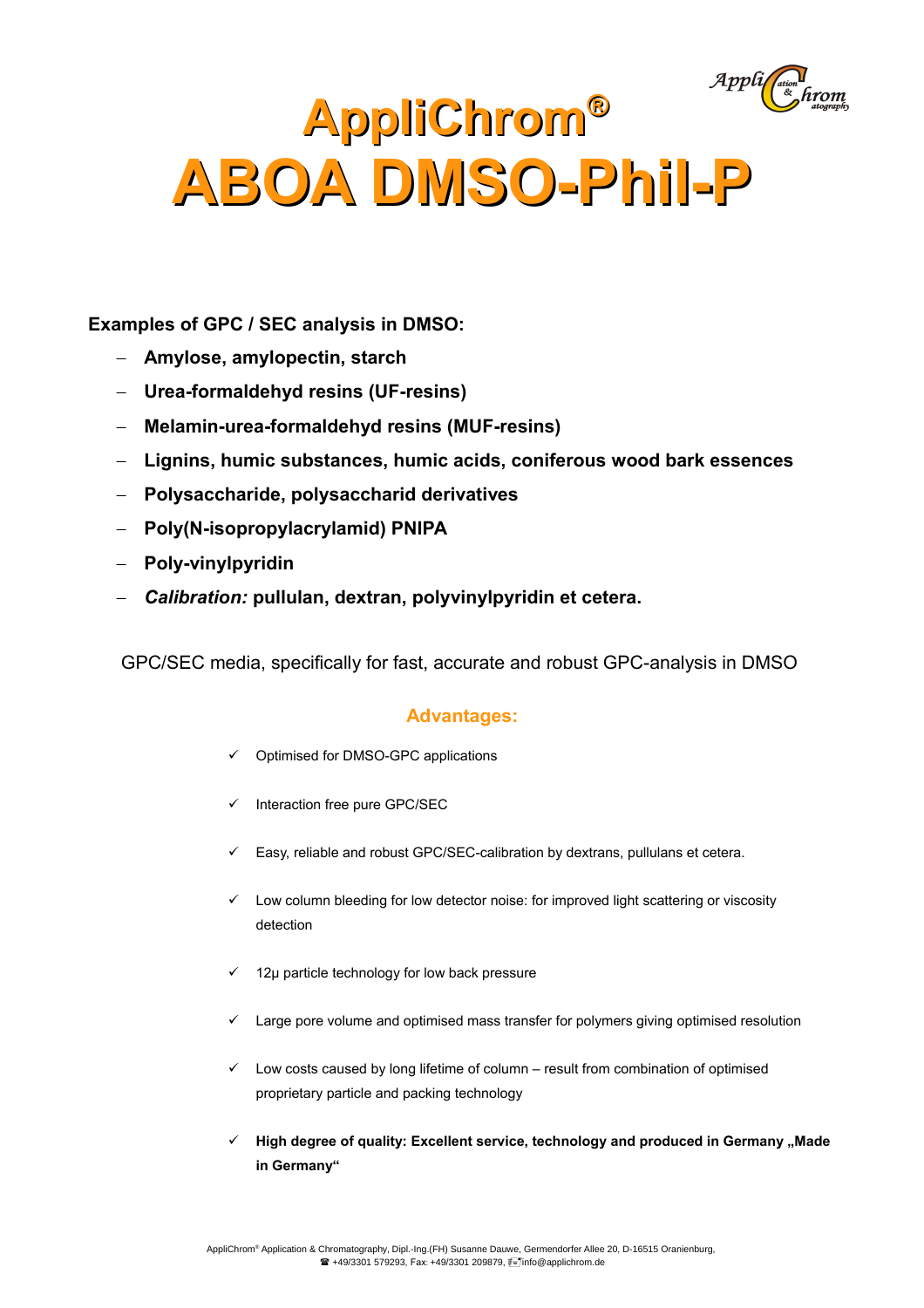

# **Why AppliChrom products:**

**AppliChrom means:** 

**High degree of reproducibility**

**Column for column**

## **Lot for lot**



## **AppliChrom:**

**We have our own synthesis, development and service center in Oranienburg (Germany/Europe). Based in the town where Prof. F.F. Runge invented the early form of 1850 paper chromatography.** 



In-house control throughout the whole production process and a solid base for further innovative product families.

Laboratory figure taken from Märkische Allgemeine Zeitung, 15th March 2014,

Online report: 2014-02-27: http:///www.maz-online.de/Lokales/Oberhavel/Polymere-Multitalente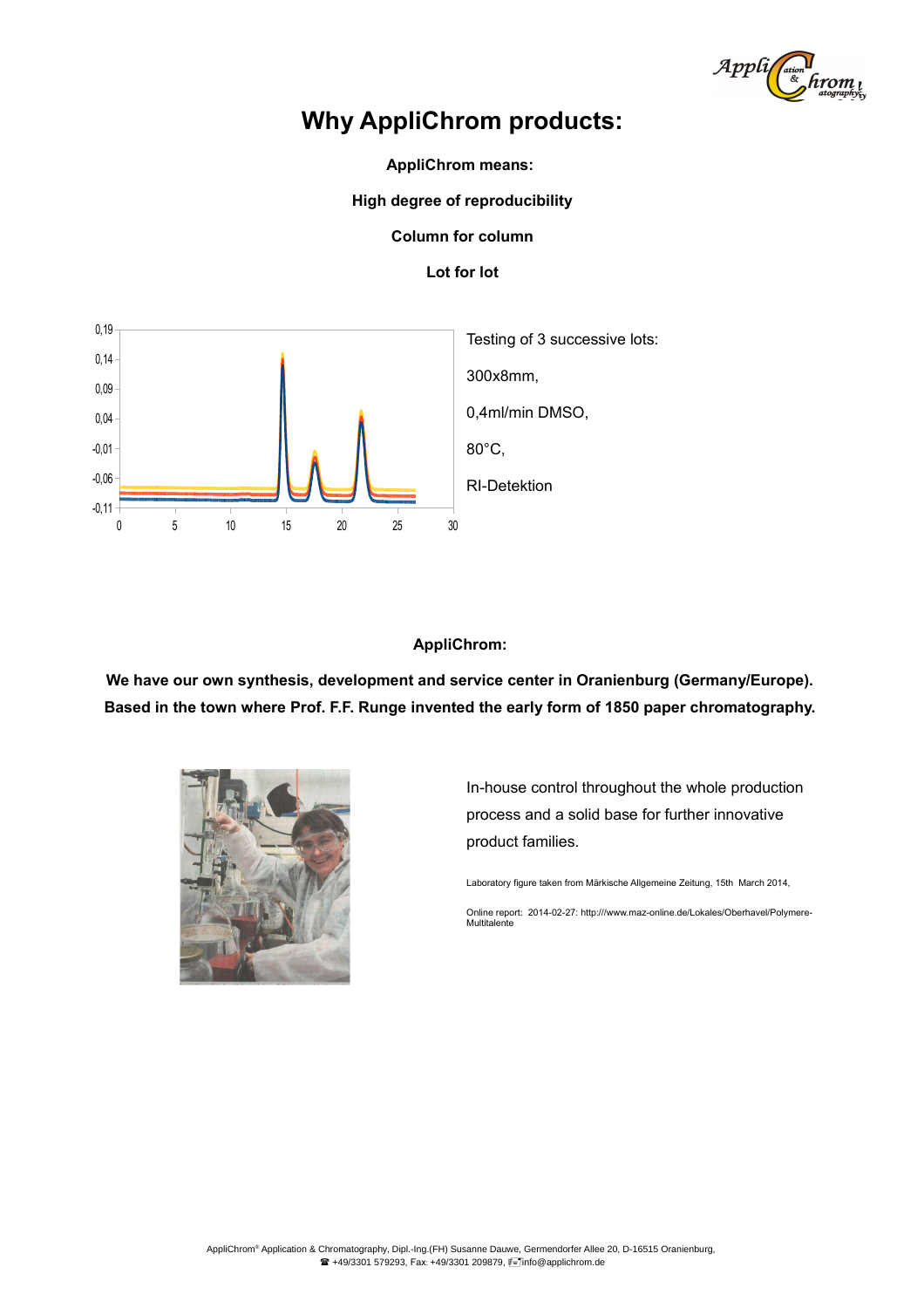

# **Applications examples:**

Lignins / conifer bark extracts / humic substances

Lignin GPC in DMSO  $-$  starting method  $APD$  AppliChrom ABOA DMSO-Phil-P-250



separation range 100-70.000Da

Analyte: Lignin I

#### AppliChrom ABOA DMSO-Phil-P-250

2 x (300x8mm) 0,5ml/min DMSO 0,075M NaNO3, 80°C, RI-detection, Ve (ml) vs. RI,

**Part.No.: 2 x SADP2503008**

# Lignin GPC in DMSO – optimised method  $\overline{Applichrom ABOA DMSO-Phi-Phi-P-250 +}$



# Spruce bark extract GPC in DMSO



AppliChrom ABOA DMSO-Phil 35 separation range 100-1.000.000Da

Analyte: Lignin I

#### AppliChrom ABOA DMSO-Phil-P-250 + AppliChrom ABOA DMSO-Phil 350

2 x (300x8mm)  $0,5$ ml/min DMSO  $0,075M$  NaNO<sub>3</sub>,  $80^{\circ}$ C. RI-detection, Ve (ml) vs. RI,

**Part.No.: SADP2503008 + SADP3503008**

#### 2 x AppliChrom ABOA DMSO-Phil-P-250 separation range 100-70.000Da

Analyte: spruce bark extract

### 2 x AppliChrom ABOA DMSO-Phil-P-250

2 x (300x8mm) 0,4ml/min DMSO 0,075M NaNO<sup>3</sup> 80°C RI-detection Ve (ml) vs. RI

**Part.No.: 2 x SADP2503008**

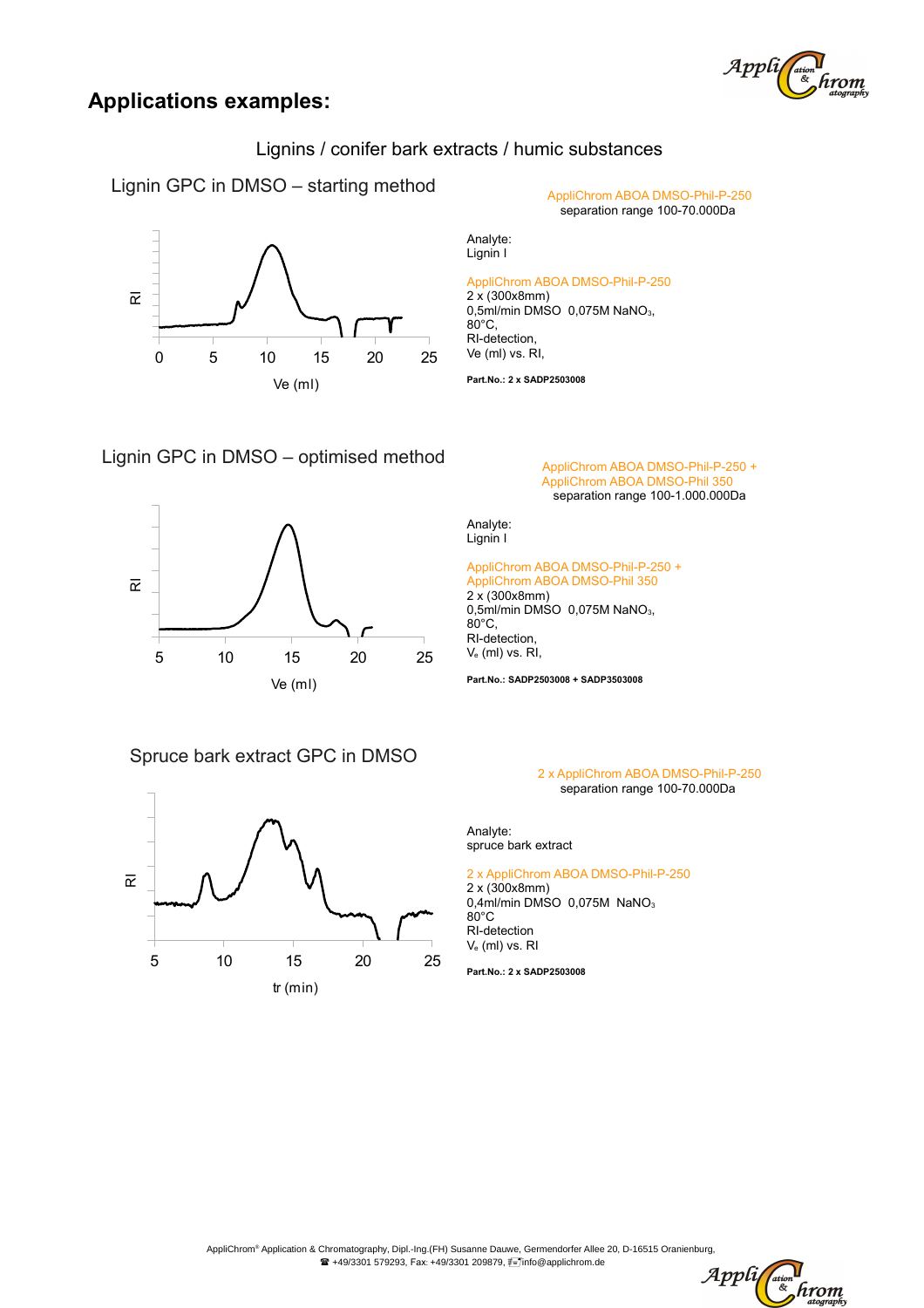Analyte:

80°C, RI-detection, Ve (ml) vs. RI,

2 x (300x8mm)

# Polysaccharide GPC in DMSO





# Dextran 650 GPC in DMSO AppliChrom ABOA DMSO-Phil-P-200 +

AppliChrom ABOA DMSO-Phil-P-200 +<br>AppliChrom ABOA DMSO-Phil 350 separation range 100-1.000.000Da

AppliChrom ABOA DMSO-Phil-P-250 + AppliChrom ABOA DMSO-Phil 350 separation range 100-1.000.000Da

Analyte: Dextran from Leuconostoc spp.,  $M = 450.000-650.000Da +$ fructose

AppliChrom ABOA DMSO-Phil-P-200 + AppliChrom ABOA DMSO-Phil-P-250 + AppliChrom ABOA DMSO-Phil 350 3 x (300x8mm)  $0.5$ ml/min DMSO  $0.075M$  NaNO<sub>3</sub>, 80°C, RI-detection, Ve (ml) vs. RI,

soluble polysaccharide (M ca. 70kDa) AppliChrom ABOA DMSO-Phil-P-200 + AppliChrom ABOA DMSO-Phil 350

 $2.6$  (sections), 0,075M NaNO<sub>3</sub>,

**Part.No.: SADP2003008 + SADP3503008**

**Part.No.: SADP2003008, SADP2503008 + SADP3503008**

#### Pea starch GPC in DMSO AppliChrom ABOA DMSO-Phil-P-350 + AppliChrom ABOA DMSO-Phil-P-400 separation range up to > estimated 20Mio Dalton

Analyte: Pea starch

#### AppliChrom ABOA DMSO-Phil-P-350 + AppliChrom ABOA DMSO-Phil-P-400

2 x (300x8mm) 0,5ml/min DMSO 0,075M NaNO<sub>3</sub>, 80°C, RI-detection, Ve (ml) vs. RI

**Part.No.: SADP3503008 + SADP4003008**



5 10  $\sqrt{35}$  20 25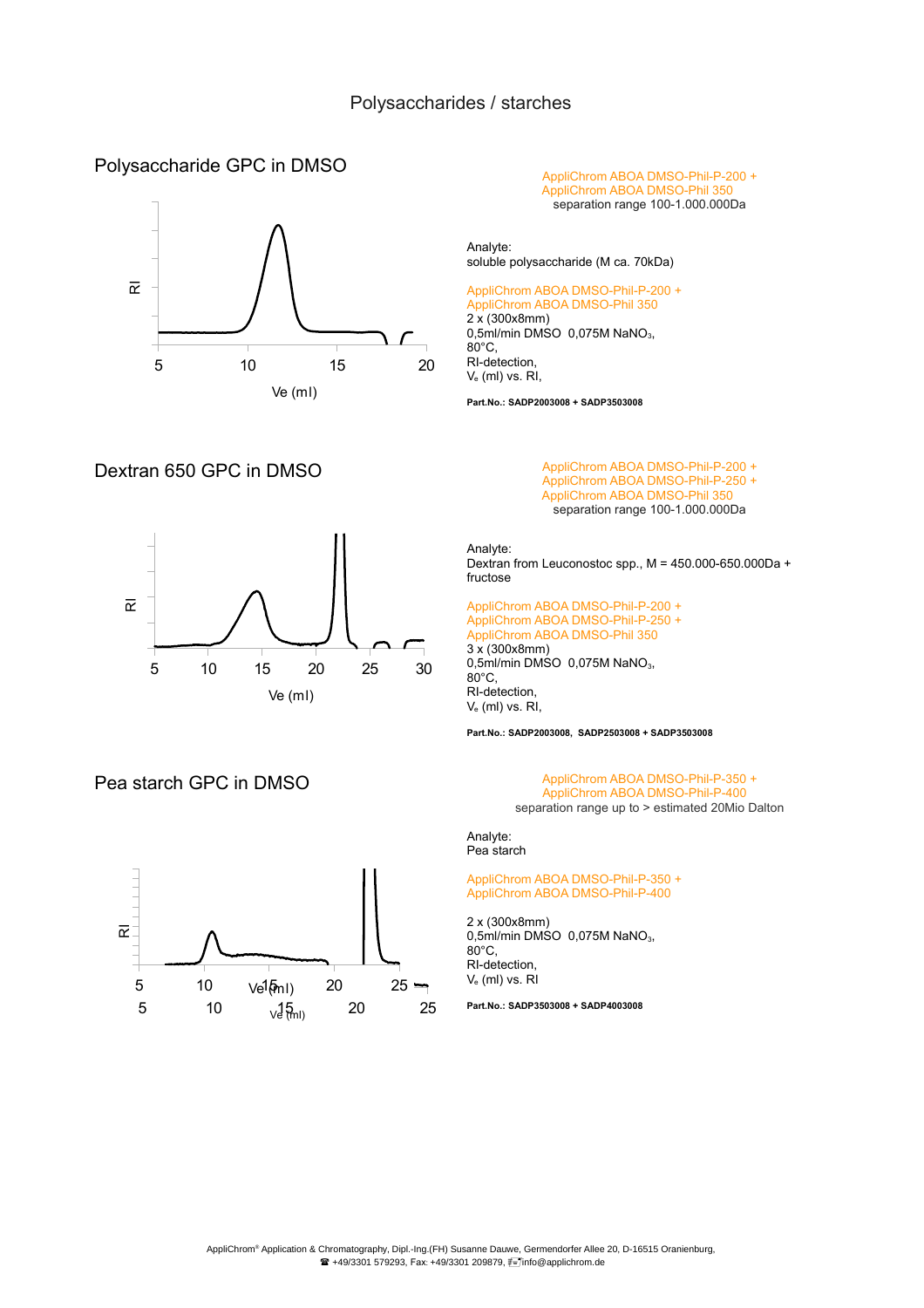

## Polyvinylpyridine / Poly(N-isopropylacrylamid)

## Melamin-urea-formaldehyd resins / Urea formaldeyd resins...

#### MUF-resin GPC in DMSO

Further denominations: Melamin urea formaldehyd resin, MUFresin, urea-melamine-formaldehyd resin, CAS: 25036-13-9



AppliChrom ABOA DMSO-Phil-P-200 + AppliChrom ABOA DMSO-Phil-P-250 + AppliChrom ABOA DMSO-Phil-P-350 separation range 100-1.000.000Da

Analyte:

completely DMSO-soluble melamin-urea formaldehyd resin (MUFresin)

AppliChrom ABOA DMSO-Phil-P-200 + AppliChrom ABOA DMSO-Phil-P-250 + AppliChrom ABOA DMSO-Phil-P-350 3 x (300x8mm)  $0.5$ ml/min DMSO  $0.075M$  NaNO<sub>3</sub>, 80°C, 50µl sample, RI-detection, Ve (ml) vs. RI,

**Part.No.: SADP2003008, SADP2503008 + SADP3503008**

#### UF-resin GPC in DMSO

Further denominations: Urea formaldehyd resin, UF-resin, CAS: 9011-05-6



#### AppliChrom ABOA DMSO-Phil-P-200 + AppliChrom ABOA DMSO-Phil-P-350 separation range 100-1.000.000Da

Analyte:

DMSO-dissolvable Harnstoff-Formaldehyd Harz (UF-Harz,. Urea Formaldehyd Harz or Urea Formaldehyd Resin)

AppliChrom ABOA DMSO-Phil-P-200 +

AppliChrom ABOA DMSO-Phil-P-350 2 x (300x8mm) 0,5ml/min DMSO 0,075M NaNO<sup>3</sup> 80°C RI-detection Ve (ml) vs. RI

**Part.No.: SADP2003008 + SADP3503008**

Poly(N-isopropylacrylamid) GPC in DMSO Further denominations: PNIPA, PNIPAAm, NIPA, PNIPAA or PNIPAm. CAS [25189-55-3], formula:  $(C_6H_{11}NO)_n$ 



AppliChrom ABOA DMSO-Phil-P-300 separation range 1.000-500.000Da

Analyte: 3 different PNIPA fractions

AppliChrom ABOA DMSO-Phil-P-300 2 x (300x8mm),

0,4ml/min, DMSO 0,075M NaNO<sub>3</sub>, 50°C, RI-Detektion, Ve (ml) vs. RI

**Part.No.: 2 x SADP3003008**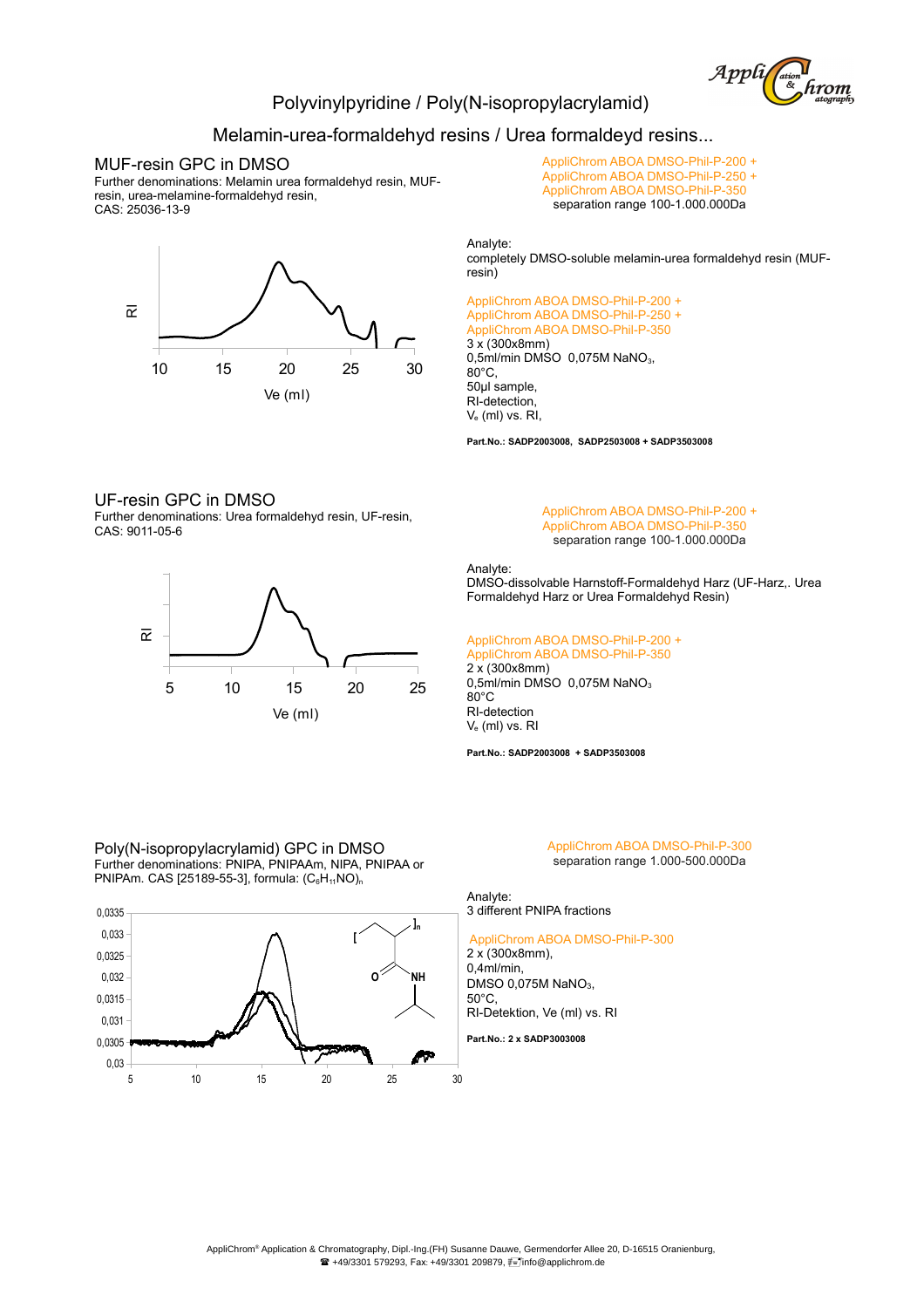#### Polyvinylpyridin degradated, GPC in DMSO Further denominations: CAS 25014-15-7,  $(C_7H_7N)_{n}$



Poly(2-vinylpyridin) fractions, GPC in DMSO Further denominations: CAS 25014-15-7,  $(C_7H_7N)_n$ 75.7kDa, 20.9kDa, 3.2kDa



Polyvinylalcohol, GPC in DMSO Further denominations: CAS 9002-89-5, (C2H4O)n, PVA 22kDa



# Poly[2-(3butenyl)2-oxazoline-co-ethylene imine], GPC in DMSO



AppliChrom ABOA DMSO-Phil-P-250 separation range 100-70.000Da

Analyte: low molecular weight (oligomeric) polyvinylpyridin fraction

#### AppliChrom ABOA DMSO-Phil-P-250

2 x (300x8mm), 0,4ml/min, DMSO 0,075M NaNO<sub>3</sub>, 50°C, RI-detection, Ve (ml) vs. RI

**Part.No.: 2 x SADP2503008**

#### AppliChrom ABOA DMSO-Phil-P-250 separation range 100-70.000Da

Superposition of 3 different polyvinylpyridin fractions

AppliChrom ABOA DMSO-Phil-P-250

2 x (300x8mm),  $0.4$ ml/min DMSO 0,075M NaNO<sub>3</sub>, 50°C, RI-detection, Ve (ml) vs. RI

**Part.No.: 2 x SADP2503008**

#### AppliChrom ABOA DMSO-Phil-P-300 separation range 1.000-500.000Da

Analyte: Polyvinylalkohol 22kDa

#### AppliChrom ABOA DMSO-Phil-P-300

2 x (300x8mm), 0,4ml/min, DMSO 0,075M NaNO,  $50^{\circ}$ C RI-detection, Ve (ml) vs. RI

**Part.No.: 2 x SADP3003008**

ppliChrom ABOA DMSO-Phil-P-300 separation range 1.000-500.000Da

Analyte: Poly[2-(butenyl)2-oxazoline-co-ethylenimine] M = 50.000Da

AppliChrom ABOA DMSO-Phil-P-300 2 x (300x8mm), 0,4ml/min, DMSO 0,075M NaNO<sub>3</sub>, 50°C, RI-detection, Ve (ml) vs. RI

**Part.No.: 2 x SADP3003008**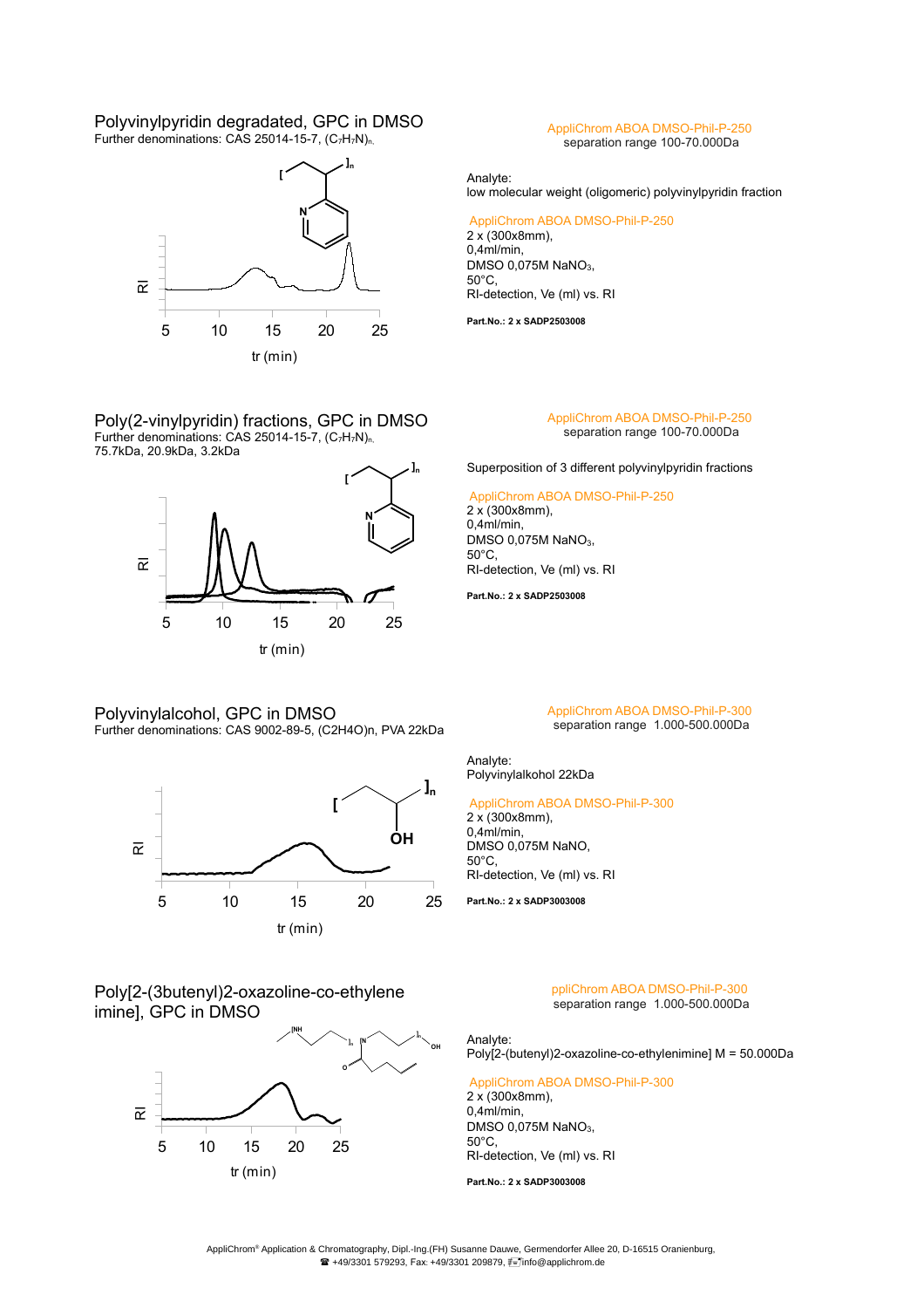

Poly(dimethylaminoethylmethacrylate) / Polybutyl methacrylate, GPC in DMSO



AppliChrom ABOA DMSO-Phil-P-300 separation range 1.000-500.000Da

Analyte: Poly(dimethylaminoethylmethacrylate) polybutylmethacrylate M = 22.000Da

AppliChrom ABOA DMSO-Phil-P-300

2 x (300x8mm),  $0.4$ ml/min DMSO 0,075M NaNO3,  $50^{\circ}$ C RI-detection, Ve (ml) vs. RI

**Part.No.: 2 x SADP3003008**

Measuring range of selected AppliChrom ABOA DMSO-Phil-P GPC/SEC-columns, 300x8mm, pore sizes 100, 200

**Part.No.: SADP1003008, SADP2003008, SADP2503008, SADP3503008 + SADP4003008**



Pore sizes: **Pore sizes for different ranges of molecular size are available.** 

# **Why the AppliChrom® ABOA DMSO-Phil-P GPC-Series?**

- Optimised for DMSO-GPC applications
- Interaction free GPC/SEC-applications for a variety of analytes that are soluble in DMSO
- Low column bleeding for low detector noise
- $\checkmark$  12µ particle technology for low column back pressure
- Large pore volume for high GPC/SEC resolution
- $\checkmark$  Pressure stability 30-100bar (depending on pore sizes)
- Temperature range typical for use 30-85°C, in some cases up to 140°C
- Individual pore sizes for individual molecular weight measuring ranges
- Multi-pore technology for broad range of molecular weights available
- Increased lifetime through the combination of optimised proprietary particle- and packing technology
- $\checkmark$  Service application center for method screening in Oranienburg (Germany/Europe) available
- $\checkmark$  Developed and produced in Germany, Quality "Made in Germany"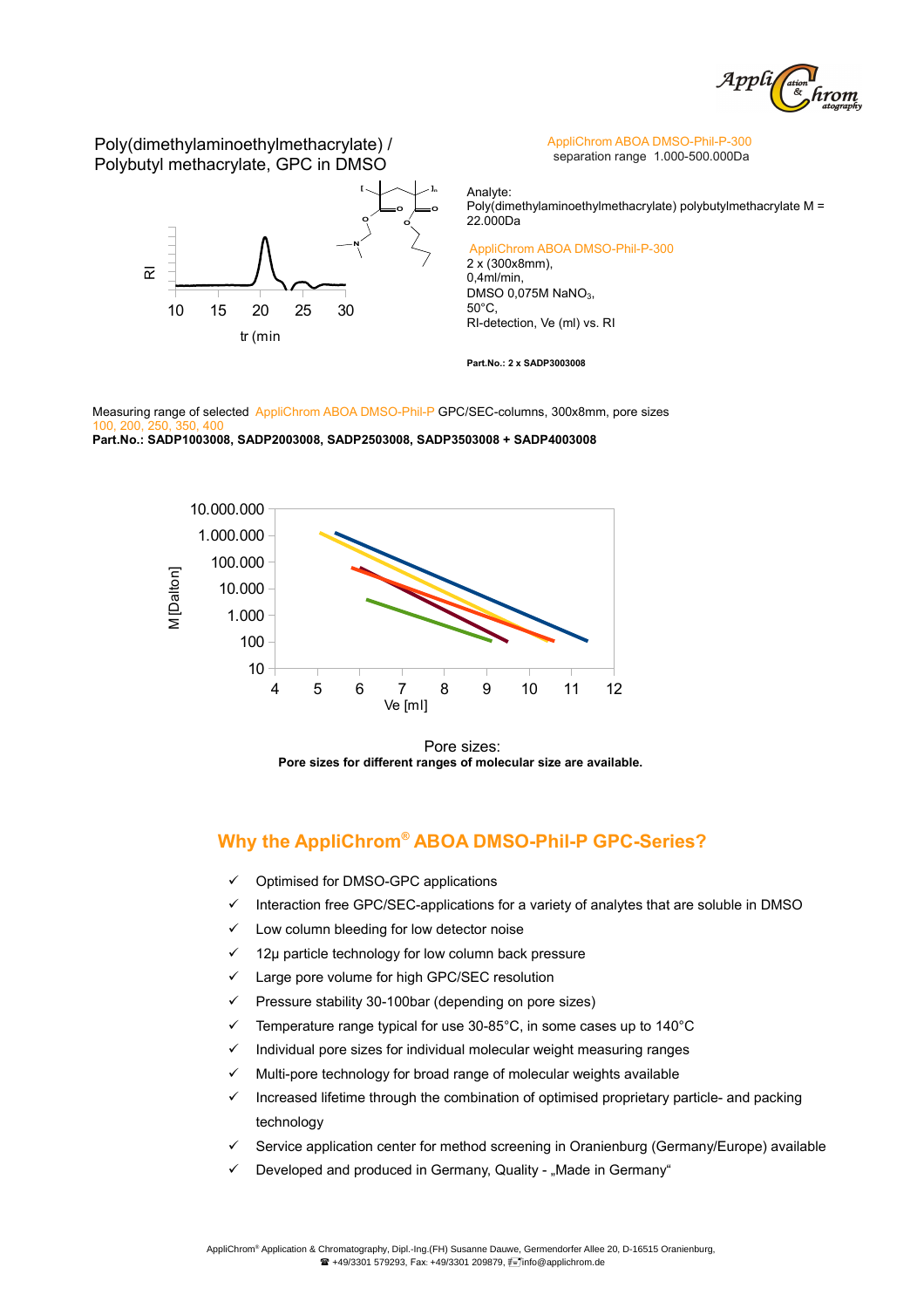

#### **Ordering informations:**

| SADP1003008 | GPC-Column AppliChrom ABOA DMSO-Phil-P-100, 100-2500 Da, 300mm x 8mm       | Price available upon request |
|-------------|----------------------------------------------------------------------------|------------------------------|
| SADP2003008 | GPC-Column AppliChrom ABOA DMSO-Phil-P-200, 100Da-20.000 Da, 300mmx8mm     | Price available upon request |
| SADP2503008 | GPC-Column AppliChrom ABOA DMSO-Phil-P-250, 100Da-70.000 Da, 300mmx8mm     | Price available upon request |
| SADP3003008 | GPC-Column AppliChrom ABOA DMSO-Phil-P-300, 1-500 kDa, 300mmx8mm           | Price available upon request |
| SADP3503008 | GPC-Column AppliChrom ABOA DMSO-Phil-P-350, 5-1.500 kDa, 300mmx8mm         | Price available upon request |
| SADP4003008 | GPC-Column AppliChrom ABOA DMSO-Phil-P-400, 10->10.000 kDa, 300mmx8mm      | Price available upon request |
| SADPM3008   | GPC-Column AppliChrom ABOA DMSO-Phil-P-Multipore, 100Da-1Mio Da, 300mmx8mm | Price available upon request |
| VADP508     | Precolumn - AppliChrom ABOA DMSO-Phil-200 (50x8mm)                         | Price available upon request |

a) larger or different pore sizes available upon request.

b) Further column dimensions can be prepared – do not hesitate to contact us at [info@applichrom.de](mailto:info@applichrom.de)

# **Please feel free to ask for your special offer!**

## **Related AppliChrom products:**

#### **AppliChrom ABOA CatPhil-P Series:**

For aqueous GPC/SEC-analysis, especially useful for polycations.



GPC-analysis of highly molecular weight chitosan (polyglucosam, polyglucosamin, CAS 9012-76-4), **AppliChrom ABOA CatPhil-P-100, 300x8mm + AppliChrom ABOA CatPhil-P-350, 300x8mm,** 1ml/min 0.1M NaNO3 + 0,2% Formic acid in water, 100µl sample, RI-detection. **Part.No.: SACP1003008 + SACP3503008** 

Groups of analytes: e.g. Poly-aminosugars/chitosans, polyethylenimins (PEI),...

## **AppliChrom ABOA SuperOH-P Series:**

For aqueous GPC/SEC-analysis. Groups of analytes:

**Starch degradation products, pectins, hydroxyethyl cellulose, water soluble methyl celluloses, dextran, pullulan, carboxymethylcellulose, heparins, water soluble humic acid fractions, water soluble lignin fractions, ligninsulfonic acids,...** 

Methodoptimisation in high resolution aqueous GPC/SEC





**AppliChrom ABOA SuperOH-P-100** for optimised high resolution oligosaccarid-analysis: 2 x AppliChrom ABOA SuperOH-P 100 (300x8mm), 0.5ml/min H2O, 40°C, 20µl sample, detection: RI.

**AppliChrom ABOA SuperOH-P-100** for high resolution oligosaccarid-analysis: 1 x AppliChrom ABOA SuperOH-P-100 (300x8mm), 1ml/min H2O, 20°C, 20µl sample, detection: RI.